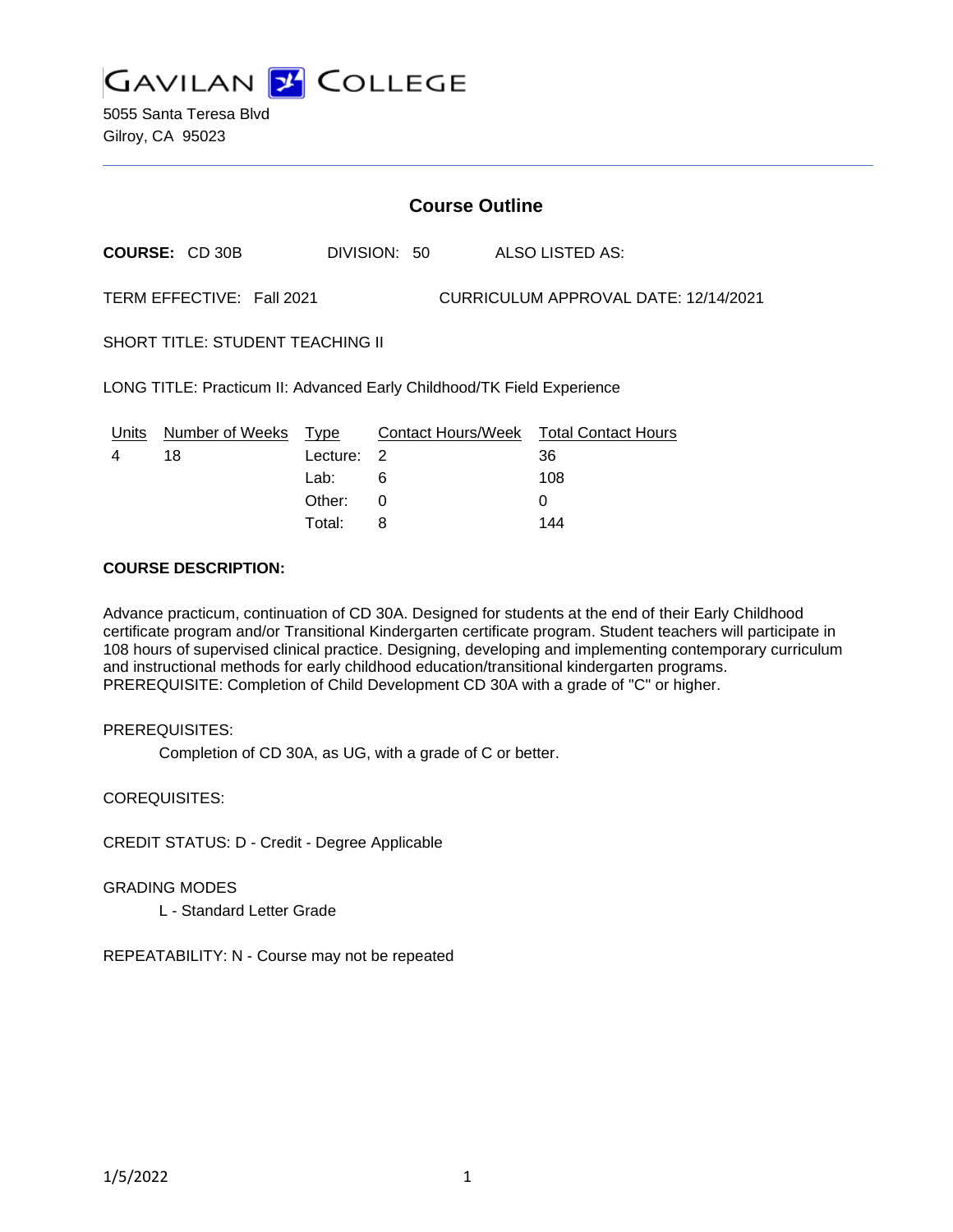# SCHEDULE TYPES:

- 02 Lecture and/or discussion
- 03 Lecture/Laboratory
- 04 Laboratory/Studio/Activity
- 04A Laboratory LEH 0.65
- 05 Hybrid
- 71 Dist. Ed Internet Simultaneous
- 72 Dist. Ed Internet Delayed
- 73 Dist. Ed Internet Delayed LAB
- 73A Dist. Ed Internet LAB-LEH 0.65

# **STUDENT LEARNING OUTCOMES:**

By the end of this course, a student should:

- 1. Utilize observational data as the basis for differentiated instruction.
- 2. Utilize self-assessment to inform changes in teaching strategies.
- 3. Visually document classroom learning.

# **COURSE OBJECTIVES:**

By the end of this course, a student should:

1. Apply current research and theories on learning and development to plan experiences for young children.

2. Demonstrate developmentally appropriate, professional, and ethical practices in supervised early childhood classrooms.

3. Plan, implement, and evaluate curriculum based on the needs and interests of young children.

4. Incorporate principles of the Universal Design for Learning into a variety of curriculum experiences.

5. Demonstrate how to provide a supportive learning environment for children's first-and dual-language acquisition, development and learning.

6. Use documentation and assessment to monitor children's progress and to adjust learning and experiences.

7. Analyze the impact of the classroom environment and daily routines on children's behavior as a basis for planning.

8. Demonstrate how to adjust curriculum, environments, routines, and teaching strategies to meet the individualized needs of infants, toddlers, and preschool children.

9. Identify and implement strategies to prevent and/or address young children's challenging behaviors and to help children learn to resolve conflicts.

10. Practices Strategies for communication and collaboration with families and other adults in the classroom to support young children's development and learning.

11. Reflect on student teaching experiences to guide future teaching and collaborative practices.

12. Demonstrate the ability to provide guidance and constructive performance feedback to other adults in the ECE setting.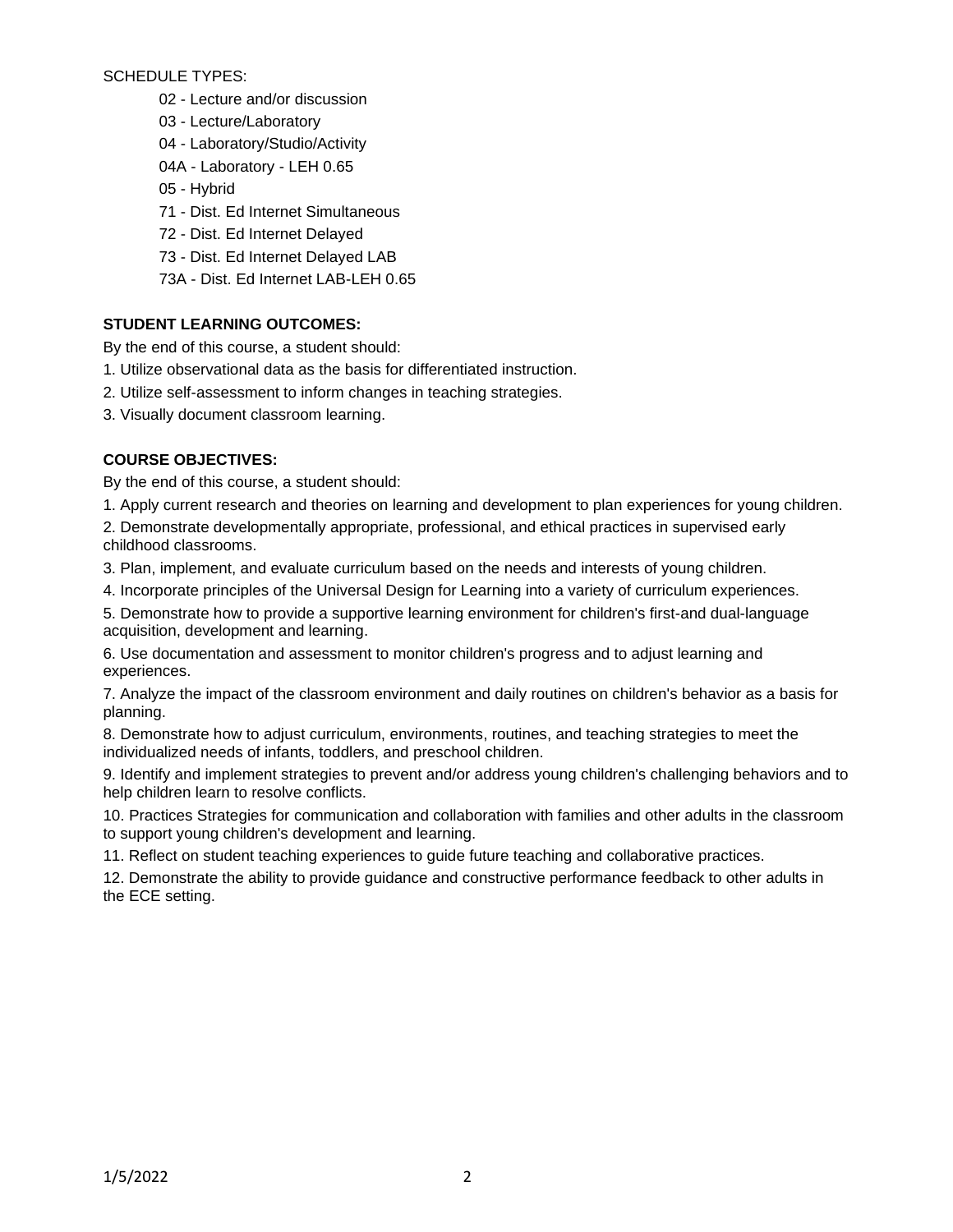### **CONTENT, STUDENT PERFORMANCE OBJECTIVES, OUT-OF-CLASS ASSIGNMENTS**

Curriculum Approval Date: 12/14/2021

### **LECTURE CONTENT:**

2 Hours - Lecture

CONTENT: Course introduction. Review of student teaching, teaching philosophies, and practicum experiences, and reflective practice principles and process. Review teacher qualifications. ECE career ladder. Professional behaviors in the field.

2 Hours - Lecture

CONTENT: Review current teaching practices and curriculum frameworks. Review of the NAEYC Code of Ethics. Developmentally appropriate practices.

2 Hours - Lecture

CONTENT: Review creating classroom culture and building relationships. Positive interactions with children and adults. Use of classroom assistants.

2 Hours - Lecture

CONTENT: Review curriculum materials. Intentional teaching environments.

2 Hours - Lecture

CONTENT: Review Assessment and Documentation.

2 Hours - Lecture

CONTENT: Review diverse abilities, learning styles and temperaments. Differentiated instruction.

2 Hours - Lecture

CONTENT: Review assessment, written curriculum, and planning. Organization of space, time, materials and child groupings.

2 Hours - Lecture

CONTENT: Self-reflection review. Observations of children and their routines as a basis for planning.

2 Hours - Lecture

CONTENT: Review record-keeping and documentation.

2 Hours - Lecture

CONTENT: Review Content Areas.

2 Hours - Lecture

CONTENT: Review Developmental Domains.

2 Hours - Lecture

CONTENT: Review Integration of content areas across the curriculum.

2 Hours - Lecture

CONTENT: Review the environment as third teacher.

2 Hours - Lecture

CONTENT: Review Intentional and Meaningful Teaching practices.

2 Hours - Lecture

CONTENT: Review preparing children for transition.

2 Hours - Lecture

CONTENT: Review preparing children for transition.

2 Hours - Lecture

CONTENT: Review preparing children for transition.

2 Hours-Lecture

Final. Professional Portfolio.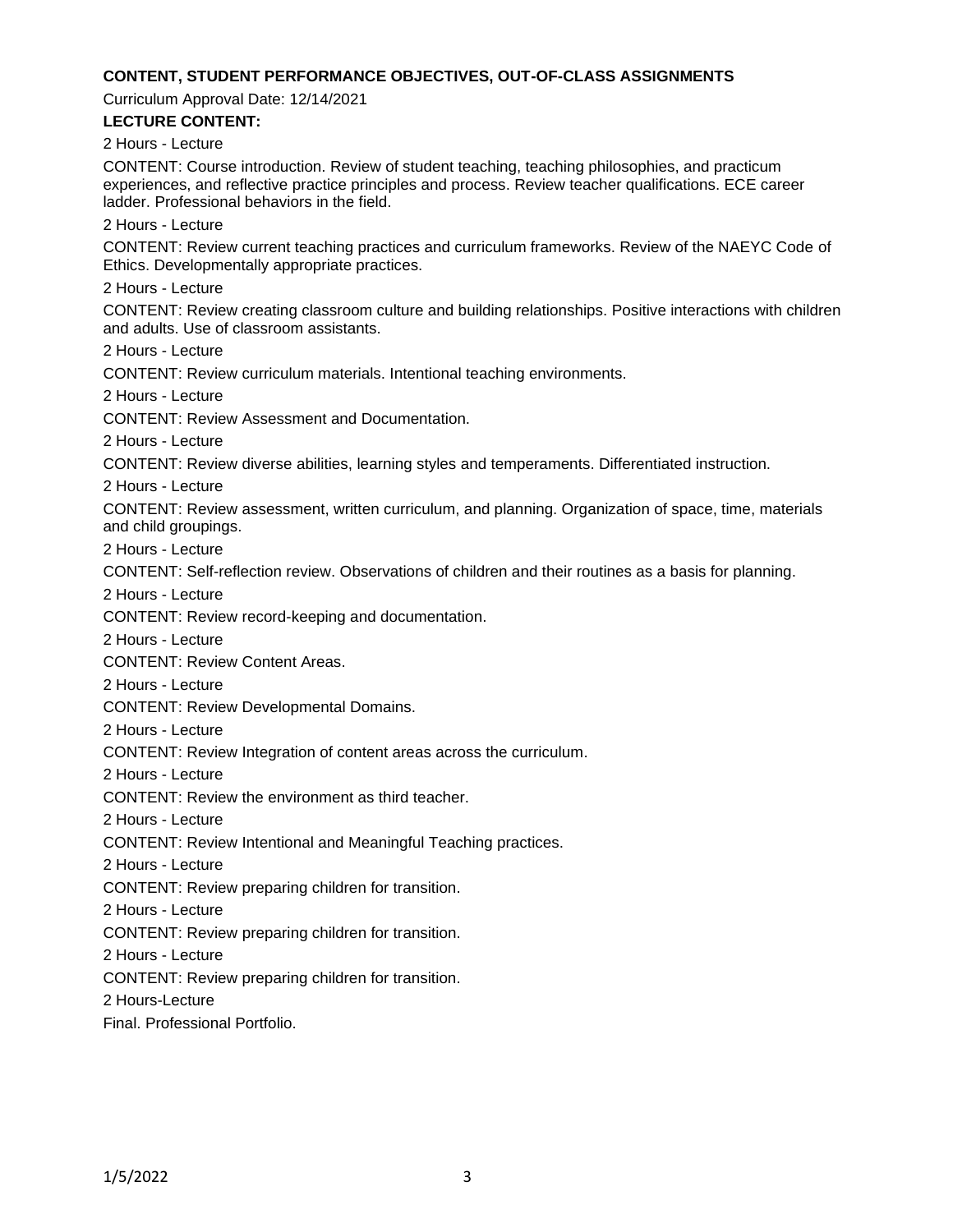# **LAB CONENT:**

6 hours - Lab

Lab experience: Complete experience plans, reflection, and work with children.

6 hours-Lab

Lab experience: Complete experience plans, reflections and work with children.

6 hours - Lab

Lab experience: Complete experience plans, reflections and work with children.

6 hours-Lab

Lab Experience: Complete experience plans, reflections and work with children.

6 hours - Lab

Lab Experience: Complete experience plans (use of assessment tools and documentation), reflections and work with children.

6 hours - Lab

Lab Experience: Complete experience plans (use of observational data to plan differentiated instruction), reflections and work with children.

6 hours - Lab

Lab Experience: Complete experience plans, reflections and work with children. Participate in typical teaching and non-teaching activities; such as organization of space, time, materials, and child groupings, and lesson planning.

6 hours - Lab

Lab Experience: Complete experience plans, reflections and work with children.

6 hours - Lab

Lab Experience: Complete experience plans, reflections and work with children.

6 hours - Lab

Lab Experience: Complete experience plans, reflections and work with children.

6 hours - Lab

Lab Experience: Complete experience plans, reflections and work with children. 6 hours - Lab

Lab Experience: Complete experience plans, reflections and work with children. 6 hours - Lab

Lab Experience: Complete experience plans, reflections and work with children. 6 hours - Lab

Lab Experience: Complete experience plans, reflections and work with children. 6 hours - Lab

Lab Experience: Complete experience plans, reflections and work with children. 6 hours - Lab

Lab Experience: Complete experience plans, reflections and work with children. 6 hours - Lab

Lab Experience: Complete experience plans, reflections and work with children. 6 hours - Lab

Lab Experience: Complete experience plans, reflections and work with children.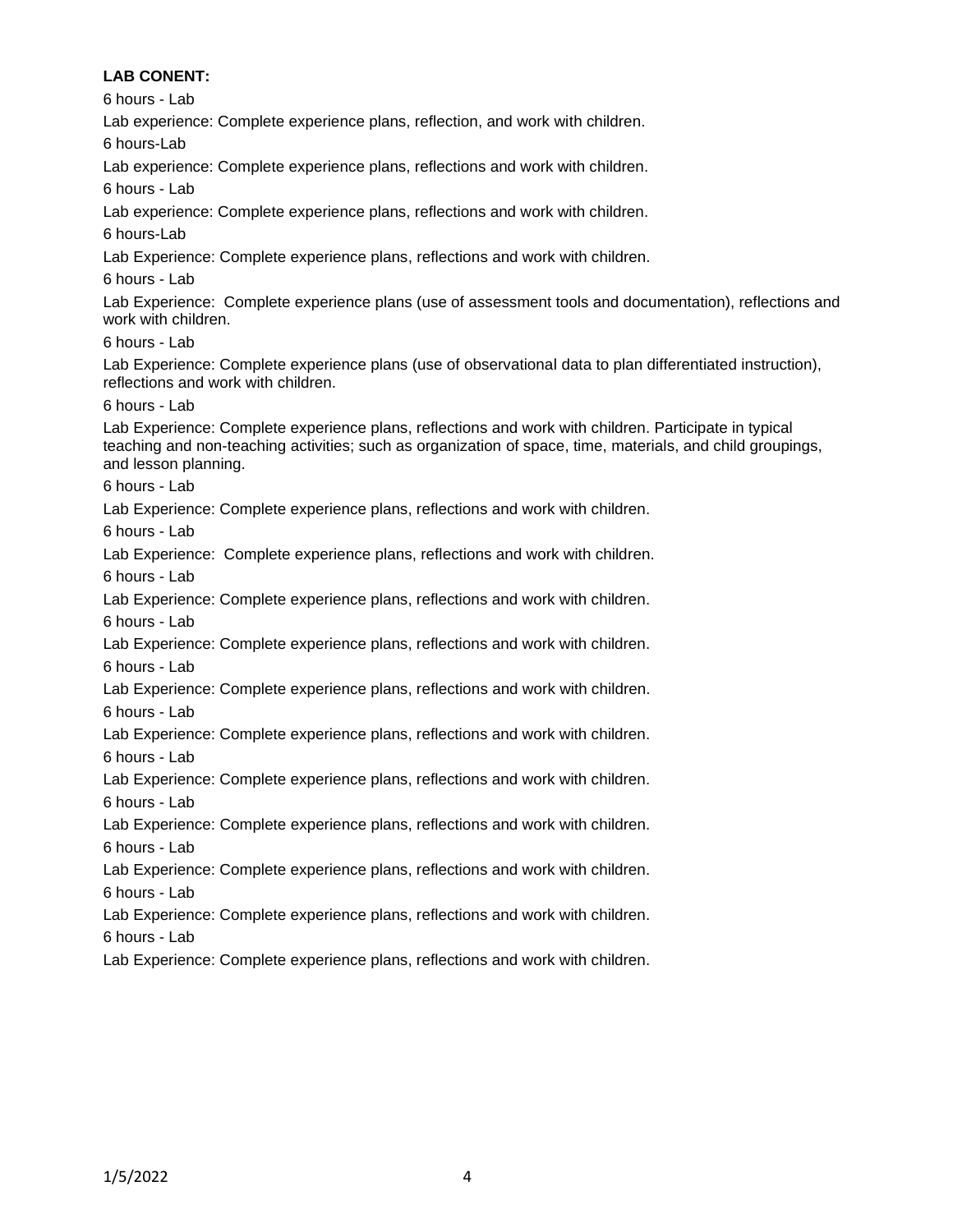## **METHODS OF INSTRUCTION:**

Lecture, discussions, observations, lab experiences with children.

#### **OUT OF CLASS ASSIGNMENTS:**

Required Outside Hours: 40

Assignment Description: Review textbook chapter material presented in 30A and read appropriate textbook chapters for 30B.

Required Outside Hours: 32

Assignment Description: Develop a Professional Portfolio which contains all the assignments completed for the semester. Such as: observations, personal philosophy statement, a diagram and analysis of classroom space utilization, teaching strategies, developing a child's portfolio, and use of assessment tools.

### **METHODS OF EVALUATION:**

Writing assignments Evaluation Percent 20 Evaluation Description Percent range of total grade: 10% to 25% Written Homework, Reading Reports, Essay Exams Problem-solving assignments Evaluation Percent 10 Evaluation Description Percent range of total grade: 10% to 25% Homework, Field Work, Lab Reports, Other: Instructor observations during teaching assignments. Skill demonstrations Evaluation Percent 50 Evaluation Description Percent range of total grade: 40% to 55% Field Work Other methods of evaluation Evaluation Percent 20 Evaluation Description Percent range of total grade: 20% to 25% Instructor observations during teaching.

## **REPRESENTATIVE TEXTBOOKS:**

The Intentional Teacher, Ann Epstein, NAEYC, 2014. ISBN: 978-1-938113-06-02 12th Grade Verified by: Publisher

Developmentally Appropriate Practice in Early Childhood Program Serving Children from Birth Through Age 8, 4th Edition , Susan Friedman, NAEYC , 2021. ISBN: 9781938113956 12th Grade Grade Verified by: Claire Boss

1/5/2022 5